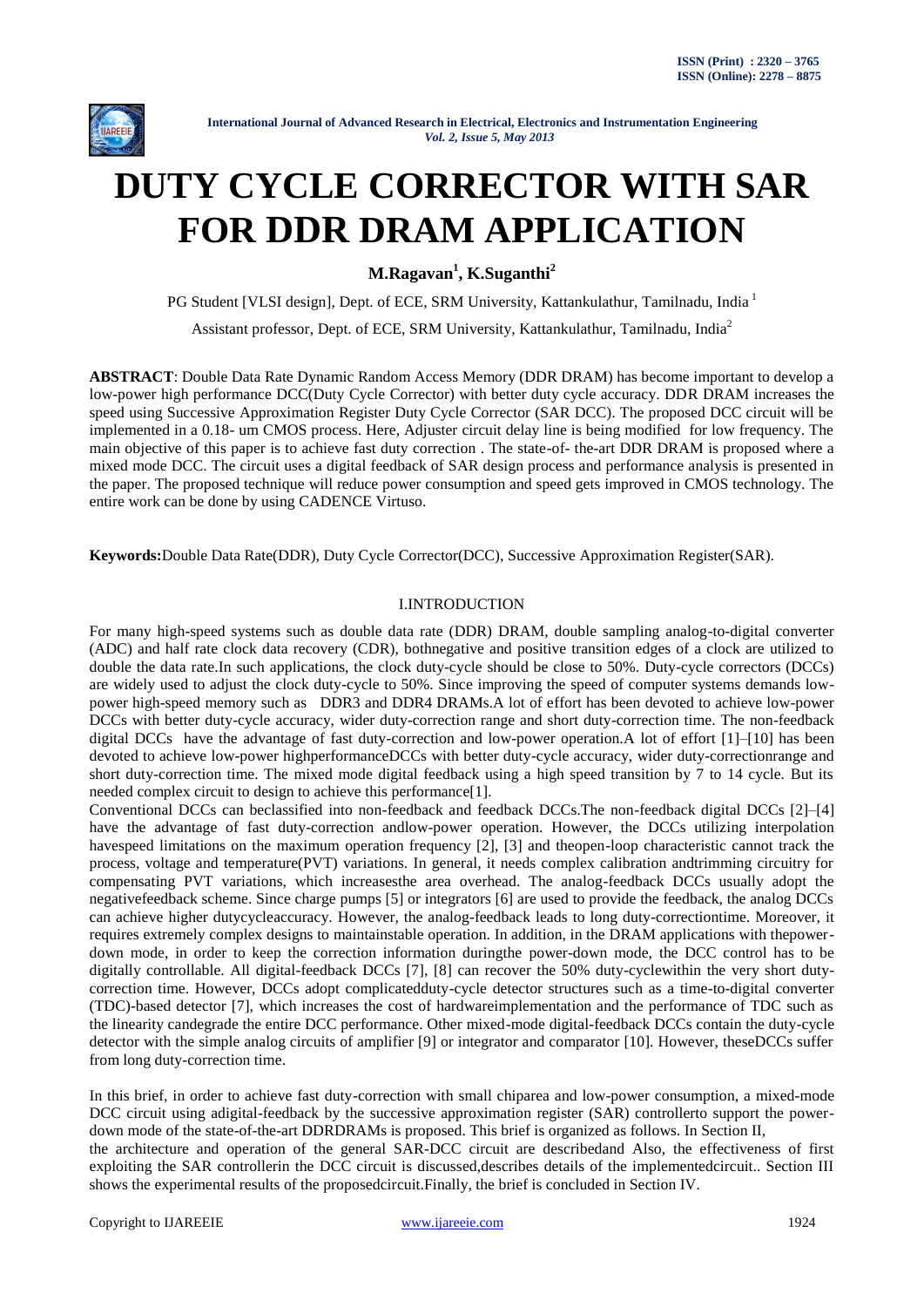



Fig 1. Block diagram of SAR DCC[1].

# II.GENERAL SAR - DCC

Fig. 1 shows the block diagram of the proposed SAR-DCC circuit,which consists of a duty-cycle detector, a duty-cycle adjuster, itscontroller and an output buffer[1]. A successive approximation ADC is a type of analog-to-digital converter that converts a continuous analog waveform into a discrete digital representation via a binary search through all possible quantization levels before finally converging upon a digital output for each conversion. The exploited SAR controller, which adopts the binary search algorithm, controls the duty-cycle adjuster to correct the clock duty-cycle by 50%. The duty-cycle detector in this brief just checks whether or not the positive duty-rate DOUT is bigger than 50%. It can be called "a duty-rate comparator"[1]. When the signal Start goes to HIGH, the duty-cycle correction begins with initializing the control signals of the duty-cycle adjuster. All bits of the SAR control word Ctrl are set to LOW. The duty-rate comparingbit Sign of the input clock . CLKIN is determined by the signal Comp, which is the output signal of the duty -cycle detector in the case of no duty-cycle correction of CLKIN[1].

## A. Binary Search Algorithm

A binary search or half-interval search algorithm finds the position of a specified value within a sorted array. In each step, the algorithm compares the input key value with the key value of the middle element of the array. If the keys match, then a matching element has been found so its index, or position, is returned. Otherwise, if the sought key is less than the middle element's key, then the algorithm repeats its action on the sub-array to the left of the middle element or, if the input key is greater, on the sub-array to the right. If the remaining array to be searched is reduced to zero, then the key cannot be found in the array and a special "Not found" indication is returned. A binary search halves the number of items to check with each iteration, so locating an item (or determining its absence) takes logarithmic time.

## B.Duty Cycle Detector

The duty-cycle detector of the duty-rate comparator comprises an analog amplifier of the logic amplifier, SR latch and inverter buffers . The first folded preamplifier converts the differential clock signals into differential current signals and amplifies the current difference, which is integrated into the capacitors C1 and C2 .



Fig 2. Circuit diagram of Duty cycle Detector[1]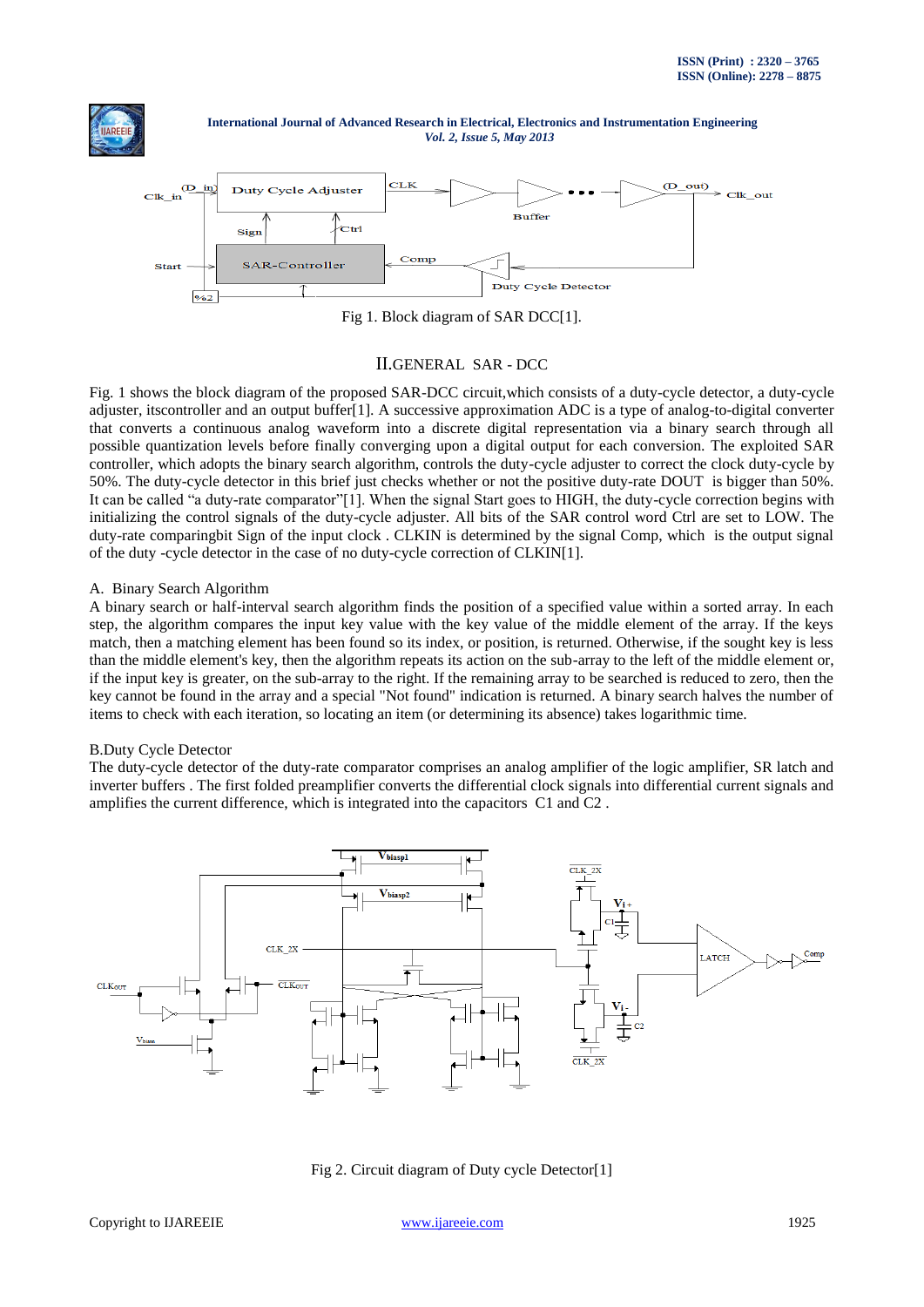

The second differential latch amplifies the integratedvoltage difference to a full swing digital signal. Since the dutyratecomparator operates at high speed, the first stage of the preamplifier requires wide bandwidth. In this work, the first stage is designed withconsideration of the tradeoff between gain and bandwidth. Also, thebias voltages are externally calibrated in order to reduce the mismatch of the integrated current and offset of the latch over the process variation.Fig. 5(b) shows the operation principle of the duty-rate comparator. The comparator in thiswork evaluates and determines the dutyrateat the falling edge of the divided-by-2 clock *CLK\_2X* for the resetphase of the equalization function, which doubles the duty-cycle correction from 7 to 14 cycles<sup>[1]</sup>.

## C. Duty Cycle Adjuster

The DDR DRAMs require wide operation frequency range with digitally controllable duty-cycle adjuster for the power-down mode. Adopting the phase mixer as a duty-cycle adjuster can achieve better duty-correction resolution. However, it is hard to achieve the wide operation frequency range. In this work, we adopted digitally programmable delay lines the proposed duty-cycle adjuster. The adjuster consists of a variable falling edge generator with 6-bit programmable delay lines [4],[8] and [10] fixed rising edge generator with dummy delay lines, latch, and MUX. The falling edge generator performs the duty-rate adjustment with the non-inverted or inverted signal of the input clock by MUX selection and 6-bit control signals of the programmable delay line[1].



Fig .3 Circuit diagram of Duty Cycle Adjuster[1]

The previous delay-line based duty-cycle adjuster circuits use falling edge generators[10] or both rising and falling edge generators[4],[8] for the duty-rate adjustment. Since a lower frequency operation is also required in DDR DRAM applications, the delay lines of the previous correction circuits are increased. In the case of the conventional dual-edge is used in this circuits, the required minimum amount of the delay line is the period of the lowest operation frequency for the full correction range of 50%. In order to reduce delay lines, we use only a falling edge generator with the inputinversion 2x1 MUX for duty-rateadjustment. While the conventional circuits without the signal inversion require at least 128 delay cells for the required correction range of this work, the length of the delay cells in our adjuster is 64.



Fig 4. Circuit diagram of modified delay line.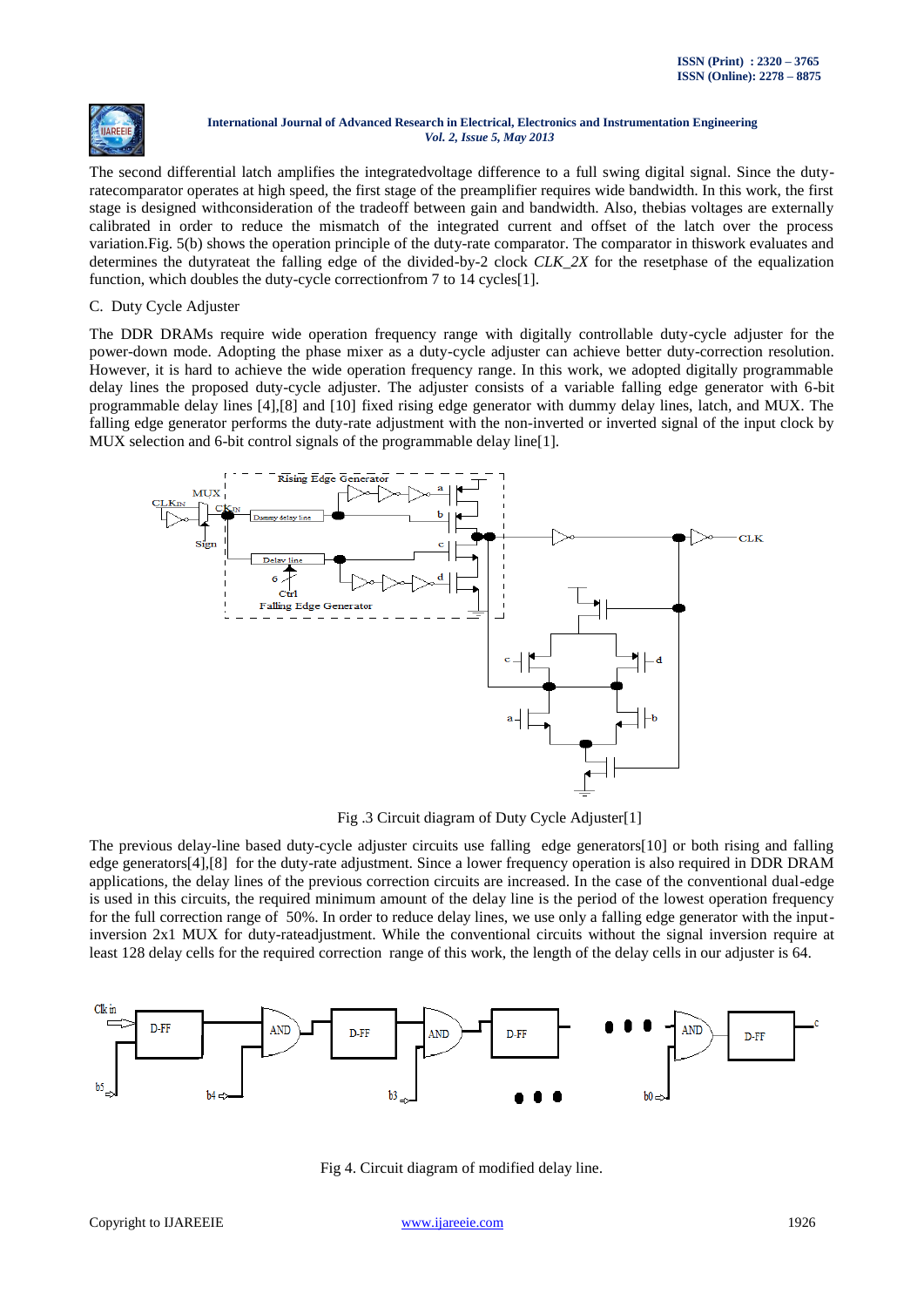

At the first period of the duty-correction, there is no duty-rate change for the Sign determination of the input clock duty-cycle. The Sign lets the non-inverted clock input or the inverted one through as a clock input of duty-cycle adjuster. It cannot guarantee the fixed-delay rising-edge (or falling-edge) clock. However, fig 4. shows the clock input with the selectable edge comparison of the falling edge is comprised in the combination of D-Flip flops and AND gates as a clock generator, the Sign information can be provided to D-flip flop, which can be used as the synchronization information of the delay line. The main drawback of this adjuster may be that the DLL requires a specially designed phase detector that selectively compares the rising and falling edges according to the control signal Sign from the DCC, which results in a complicated DLL design.

# D. SAR Controller

6-bit SAR block diagram with an additional *Sign*register, which uses the binary search algorithm for selecting the inputs. The SAR determines the value of each bit of the control word *Sign*and *Ctrl* according to the sequential binary search based on the outputof the duty-rate comparator *Comp*. The modified start circuit with the

divided-by-2 clock *CLK 2X*, start signal. After the duty-cycle correction of the LSB determination inthe SAR registers, this SAR circuit gives the information *End* of thecorrection finish, which goes to HIGH after determining .Thedigitally stored data in SAR can support the power-down mode for theDDR DRAMs.



Fig 5. 1 bit SAR Controller[13]



Fig 6. 6 bit SAR Controller[13]

The n-bit control word from the up/down counter determines whether the input clock goes through the delay stage or just passes it. The principle of operation is similar to that case in a RDLL except that the n-bit up/down counter counts up or down to control the delay line. Compared with the RDLL, if 64 delay stages are required in a RDLL, only 6 delay stages are required in a CDLL. Besides, the 64-bit shift register in a RDLL can be replaced by a 6-bit up/down counter.

# III.EXPERIMENTAL RESULTS

CMOS process has been done in cadence at 180 nm with VDD of 1.8v and simulation result is obtained. The total number of transistors is measured which contribute more area and power consumption in the integrated circuit design.The existing adjuster Delay Locked Loop constitutes more transistors which is the complex circuit consuming more power. The proposed adjuster, where in it uses D-flip flops and AND gates thereby reduction in complexity and low power consumption.

Copyright to IJAREEIE [www.ijareeie.com](http://www.ijareeie.com/) 1927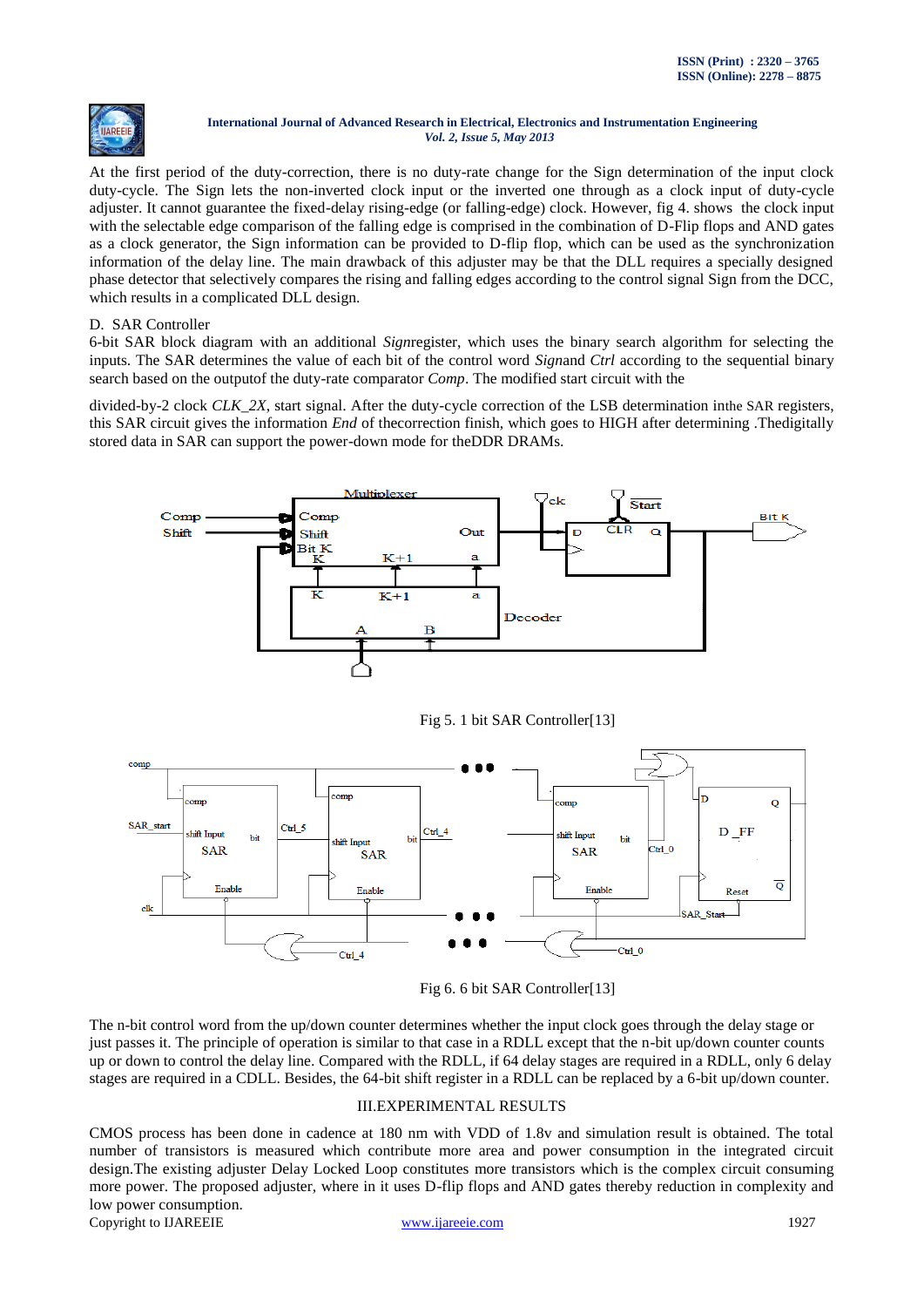

The performance summary of proposedSAR-DCC is given in Table I, and the performance comparisons withpublished DCCs are also listed. Among the conventional feedback typeDCCs, the all digital-feedback DCC with the large delay lines has the smallest duty-correction time [7]. Comparing with the DCC in [7], theproposed SAR-DCC has the faster duty-correction time as well as occupyinga smaller die area by adopting a simple duty-rate comparator.

| Sl.No          |                 | This project |
|----------------|-----------------|--------------|
| $\mathbf{1}$ . | <b>CMOS</b>     | 180nm        |
|                | Technologies    |              |
| 2.             | DCD power       | 2.6mW        |
| 3.             | DCD freq.       | $0.21$ MHz   |
| 4.             | DCA power       | 2.6mW        |
| .5.            | DCA freq.       | 0.25MHz      |
| 6.             | SAR cont. power | 16mW         |
| 7.             | SAR cont. freq. | 1.06MHz      |
| 8.             | SAR DCC power   | 21mW         |
| 9.             | SAR DCC freq.   | 1.1MHz       |

|--|

**DCD** - Duty cycle Detector

**DCA** - Duty cycle Adjuster

**SAR** - Successive Approximation Register

**SAR DCC** - Successive Approximation Register Duty cycle Corrector

| Sl.No |                        | $130 \text{ nm} [1]$                  | 180 nm *                          |
|-------|------------------------|---------------------------------------|-----------------------------------|
| 1.    | Architecture           | Mixed- mode<br>digital<br>feedback    | Mixed-mode<br>digital<br>feedback |
| 2.    | Operating<br>frequency | $312.5 \text{ MHz} - 1$<br><b>GHz</b> | $0.21$ MHz $-$<br>$1.1$ MHz       |
| 3.    | Power<br>consumption   | 3.2mW                                 | $2.6 \text{ mW}$                  |
| 4.    | Correction<br>range    | ±1%                                   | ±0.75%                            |

# TABLE II PERFORMANCE SUMMERY OF PUBLISHED DCC

\*This Project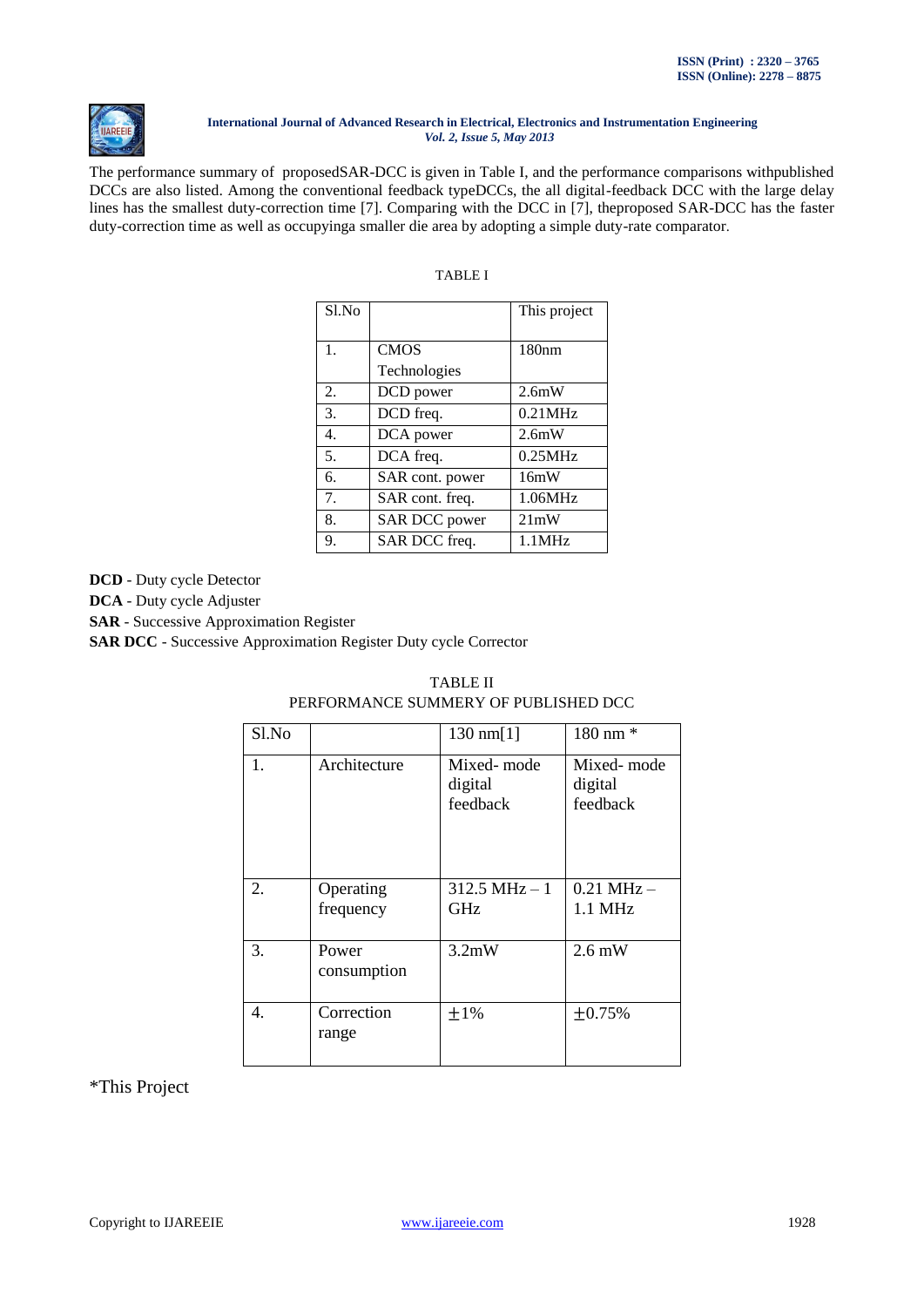

# IV.SIMULATION RESULTS



Fig 7. Simulated Output of duty cycle detector

By comparing Clk-out and clk\_2x the comparator output which is the input for SAR controller.

| <b>Window</b>     | Memories  |            |                   | <b>Constants Options</b>         |                |           |            |                          |                  |           | Help                       | 28             |
|-------------------|-----------|------------|-------------------|----------------------------------|----------------|-----------|------------|--------------------------|------------------|-----------|----------------------------|----------------|
| 2136005.098865438 |           |            |                   |                                  |                |           |            |                          |                  |           |                            |                |
| Evaluate Buffer   |           |            |                   | Display Stack $\Box$             |                |           |            | $\blacklozenge$ standard | $\mathcal{D}$ RF |           |                            |                |
| browser           | vt        | it         |                   | $lastx \mid x \leftrightarrow y$ | dwn            | <b>up</b> | sto        | rcl                      |                  |           | Special Functions $\equiv$ |                |
| wave              | ٧f        | if         |                   | clear                            | cist           | app       | sin        | asin                     | mag              | <b>In</b> | exp                        | abs            |
| family            | <b>vs</b> | <b>is</b>  |                   | enter                            | undo           | eex       | <b>COS</b> | accos                    |                  |           | phase $log10$ 10**x        | int            |
| erplot            | vdc       | <b>idc</b> | $\qquad \qquad -$ | 7                                | 8              | 9         | tan        | atan                     | real             | dB10      | y**x                       | 1/x            |
| plot              | op        | opt        | ٠                 | $\overline{4}$                   | 5              | 6         | sinh       | asinh                    | imag             | dB20      | $x**2$                     | sqrt           |
| printys           | vn.       | var        | *                 | 1                                | $\mathbf{z}$   | 3         | $\cosh  $  | acosh                    | f1               | f2        | f3                         | f <sub>4</sub> |
| print             | mp        |            | I                 | $\bf{0}$                         | $\blacksquare$ | $+/-$     |            | tanh atanh               |                  |           |                            |                |

Fig 8. Frequency calculator of DCD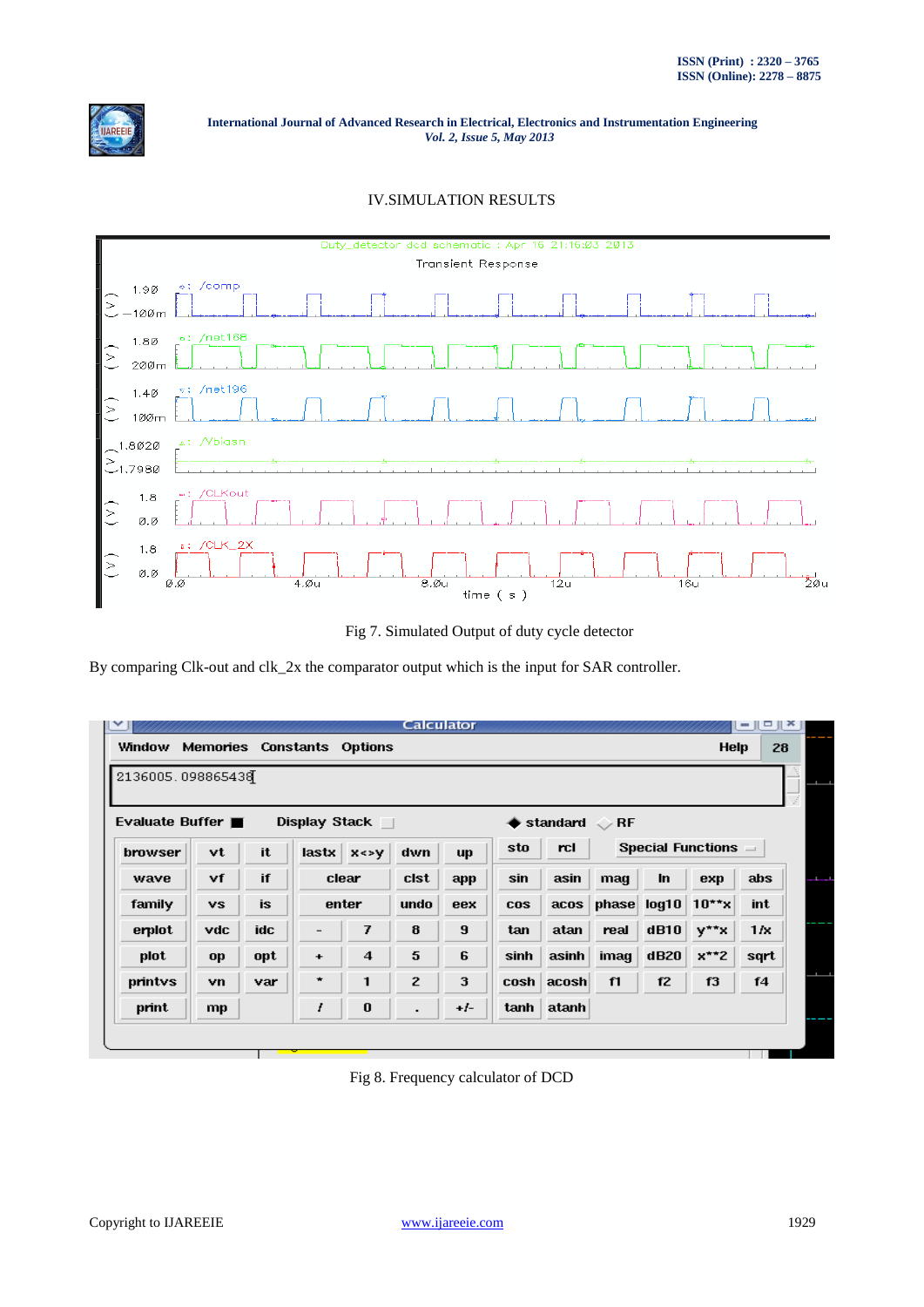

Frequency analysis for duty cycle detector.



# Fig 9. Simulated output of duty cycle Adjuster

By giving the clk and sign input to adjust the clk-out. Which is the input of DCD.

|                      |                                     |     |         |                                  | <b>Calculator</b>        |           |            |                        |                 |      |                            | -<br>$-11$ | $\approx$ |
|----------------------|-------------------------------------|-----|---------|----------------------------------|--------------------------|-----------|------------|------------------------|-----------------|------|----------------------------|------------|-----------|
| Window               | <b>Memories Constants Options</b>   |     |         |                                  |                          |           |            |                        |                 |      | <b>Help</b>                | 25         |           |
| 0.002627701463417055 |                                     |     |         |                                  |                          |           |            |                        |                 |      |                            |            |           |
| Evaluate Buffer      |                                     |     |         | Display Stack                    |                          |           |            | standard               | $\mathbf{R}$ RF |      |                            |            |           |
| browser              | vt                                  | it  |         | $lastx \mid x \leftrightarrow y$ | dwn                      | <b>up</b> | sto        | rcl                    |                 |      | Special Functions $\equiv$ |            |           |
| wave                 | vf                                  | if  |         | clear                            | cist                     | app       | sin        | asin                   | mag             | In   | exp                        | abs        |           |
| family               | vs                                  | is. |         | enter                            | undo                     | eex       | <b>COS</b> | acos                   | phase           | Iq10 | $10***$                    | int        |           |
| erplot               | $_{\mathbf{v}\mathbf{d}\mathbf{c}}$ | idc | $-$     | 7                                | 8                        | 9         | tan        | atan                   | real            | dB10 | $v^{\star\star}x$          | 17x        |           |
| plot                 | op                                  | opt | ٠       | $\boldsymbol{4}$                 | 5                        | 6         | sinh       | asinh                  | imag            | dB20 | $x^{\star \star}$ 2        | sqrt       |           |
| printys              | vn                                  | var | $\star$ | $\blacksquare$                   | $\mathbf{z}$             | з         |            | $\cosh  \text{acosh} $ | f1              | f2   | f3                         | f4         |           |
|                      |                                     |     | f       | $\bf{o}$                         | $\overline{\phantom{a}}$ | $-1-$     | tanh       | atanh                  |                 |      |                            |            |           |



Power analysis of duty cycle adjuster.



Fig 10.simulated output of SAR controller

By giving the Comparator clock input to the Duty Cycle Detector and frequency divider, 6 bit binary output and asign bit output is generated as an input to the Duty cycle Adjuster.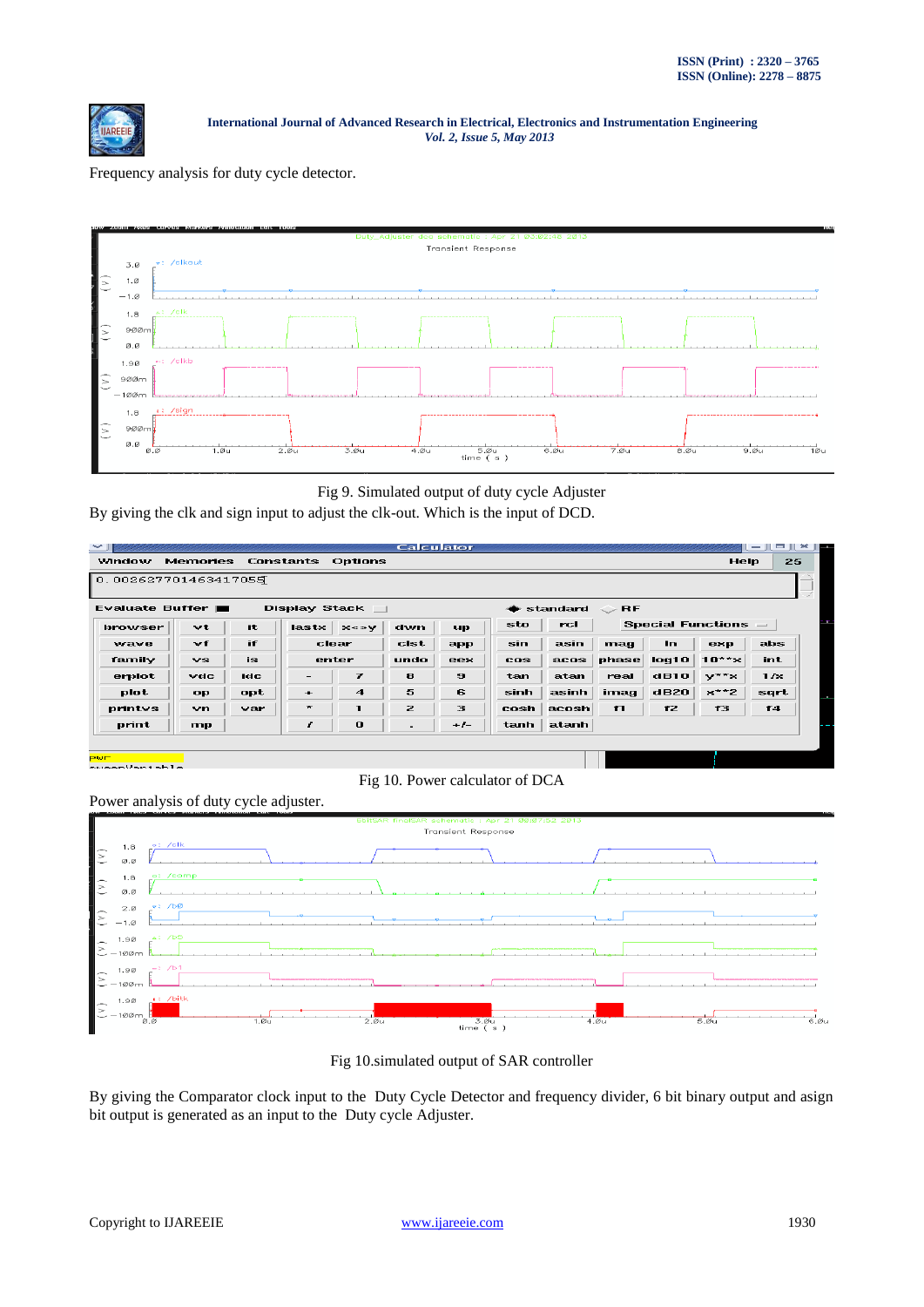

|                   |                                  |     |                      |                                  | Calculator               |           |            |          |                 |       |                          | பட≖<br>$\mathbf{r} = \mathbf{r}$ |
|-------------------|----------------------------------|-----|----------------------|----------------------------------|--------------------------|-----------|------------|----------|-----------------|-------|--------------------------|----------------------------------|
| Window            | Memories                         |     |                      | <b>Constants Options</b>         |                          |           |            |          |                 |       | Help                     | 32                               |
| 1125866.608737991 |                                  |     |                      |                                  |                          |           |            |          |                 |       |                          |                                  |
| Evaluate Buffer   |                                  |     | <b>Display Stack</b> |                                  |                          |           |            | standard | $\mathbf{>}$ RF |       |                          |                                  |
| browser           | $_{\rm vt}$                      | it. |                      | $lastx \mid x \leftrightarrow y$ | dwn                      | <b>up</b> | sto        | rcl      |                 |       | <b>Special Functions</b> | $-1$                             |
| wave              | $\vee$ f                         | if  |                      | clear                            | cist                     | app       | sin        | asin     | mag             | In.   | ехр                      | abs                              |
| family            | vs.                              | is. |                      | enter                            | undo                     | eex       | <b>COS</b> | accos    | phase           | log10 | $10***$                  | int.                             |
| erplot            | $\mathbf{v}\mathbf{d}\mathbf{c}$ | idc | $\qquad \qquad -$    | 7                                | 8                        | э         | tan        | atan     | real            | dB10  | $v^{\star\star}$ x       | 17x                              |
| plot              | op                               | opt | $\bullet$            | $\boldsymbol{4}$                 | 5                        | 6         | sinh       | asinh    | imag            | dB20  | $x^+$ $z$                | sqrt                             |
| printys           | vn.                              | var | $\star$              |                                  | $\mathbf{z}$             | з         | cosh       | acosh    | f1              | f2    | 13                       | f4                               |
| print             | mp                               |     | Ŧ                    | $\mathbf o$                      | $\overline{\phantom{a}}$ | $-1-$     | tanh       | atanh    |                 |       |                          |                                  |

## Fig 12. Frequency calculator of SAR controller.

This is the frequency calculator for SAR controller.



## Fig 13. Simulated Output of 1 bit SAR

By analyzing the Transient response of SAR design, 50% duty cycle output is achieved.

# V.CONCLUSION

SAR-DCC for DDR DRAM applications is presented. In order to achieve fast duty-correction to support the powerdown mode, a SAR is proposed as a duty-correction controller. Within 7 cycles, the proposed SAR DCC corrects the duty-cycle to 50%,between the frequency range of 0.21MHz to 1.1 MHz and the DCC's correction range is 40% to 60%, respectively. This proposed SAR-DCC achieves the fastest duty-correction time among feedback type DCCs. Since the duty-cycle adjuster uses delay lines and the duty-cycle detector comprises the differential amplifier, the proposed SAR-DCC may suffer from PVT variations including noises.

We have used 180nm technology and result have been tabulated. we have compared our result with 130 nm. In the future this can be implement in 90nm . Because of very low power consumption. Here, adjuster block is modified for low frequency.

#### **REFERENCES**

- [1] Young-Jae Min, Chan-Hui Jeong. "A 0.31–1 GHz Fast-Corrected Duty-Cycle Corrector With Successive Approximation Register for DDR DRAM Applications ". *IEEE VLSI Systems*, vol. 20, no. 8, Aug. 2012.
- [2] S.-K. Kao and S.-I. Liu, "All-digital fast-locked synchronous duty cycle corrector," *IEEE Trans. Circuits Syst. II, Expr. Briefs*, vol. 53, no. 12, pp. 1363–1367, Dec. 2006.
- [3] D. U. Lee , H. W. Lee, K. C. Kwean, Y. K. Choi, H. U. Moon, S. W. Kwack, S. D. Kang, K. W. Kim, Y. J. Kim, Y. J. Choi, P. Moran, J.H. Ahn, and J. S. Kih, "A 2.5 Gb/s/pin 256 Mb GDDR3 SDRAM with series pipelined CAS latency control and dual-loop digital DLL," in *IEEE Int. Solid-State Circuits Conf. (ISSCC) Dig. Tech. Papers*, 2006, pp. 547–548.
- [4] D. Shin, J. Song, H. Chae, and C. Kim, "A 7 ps jitter 0.053 mm fast lock all-digital DLL with a wide range and high resolution DCC," *IEEE J. Solid-State Circuits*, vol. 44, no. 9, pp. 2437–2451, Sep. 2009.
- [5] K.-H. Cheng, C.-W. Su, and K.-F. Chang, "A high linearity, fast-locking pulse width control loop with digitally programmable duty cycle correction for wide range operation," *IEEE J. Solid-State Circuits*, vol. 43, no. 2, pp. 399–413, Feb. 2008.